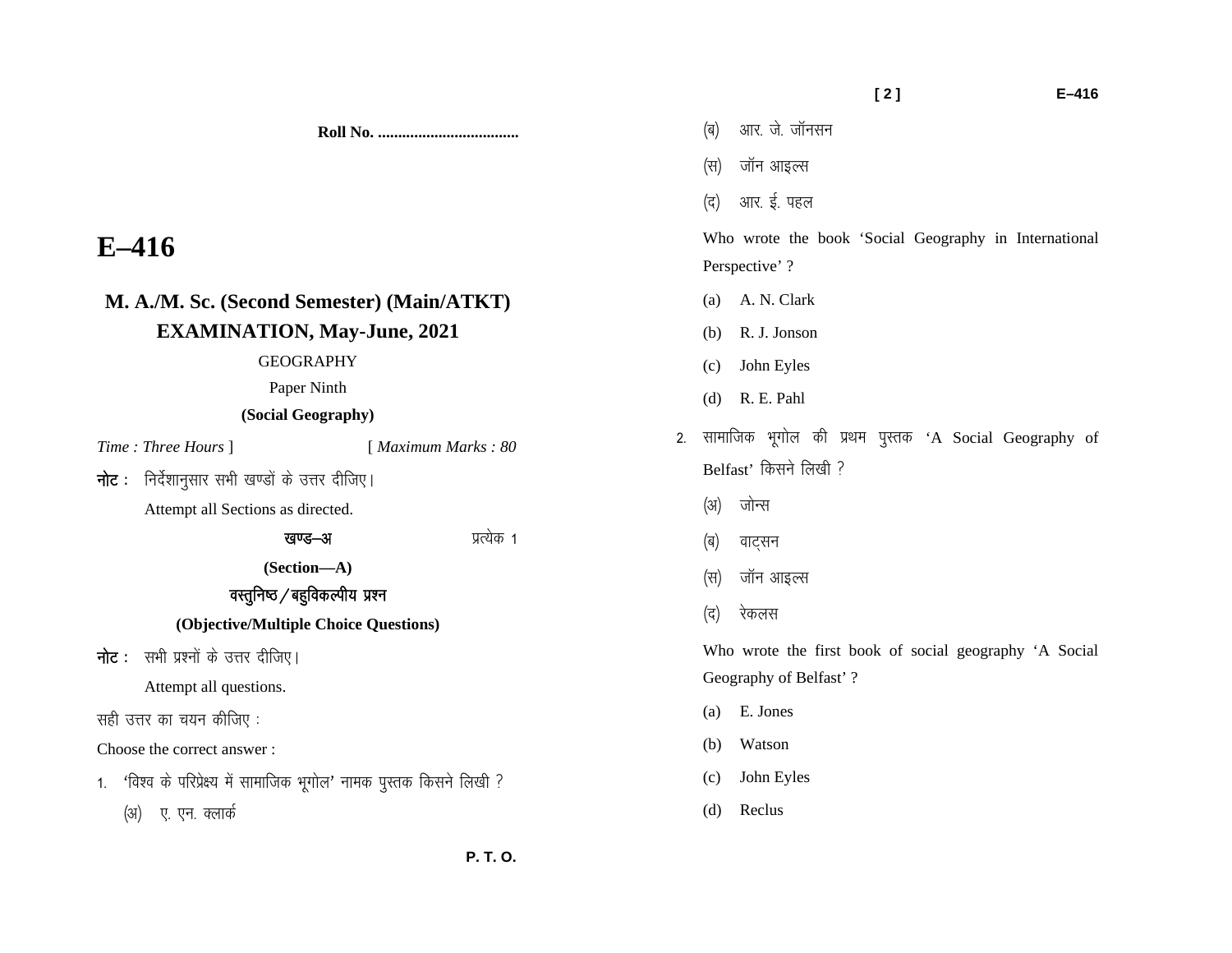|    |      | [3]                                                       | $E-416$ |     |                     | [4]                                                                                                  | $E-416$ |
|----|------|-----------------------------------------------------------|---------|-----|---------------------|------------------------------------------------------------------------------------------------------|---------|
| 3. |      | भारत में स्त्री प्रधान समाज किस जनजाति में पाया जाता है ? |         |     |                     | "Social geography is the study of the patterns and processes                                         |         |
|    | (3I) | नागा                                                      |         |     |                     | (required) in understanding socially defined populations in a<br>spatial setting." Who has defined ? |         |
|    | (ब)  | गोंड                                                      |         |     | (a)                 | Jackson and Smith                                                                                    |         |
|    |      |                                                           |         | (b) | Johnson and Gregory |                                                                                                      |         |
|    | (स)  | थारु                                                      |         |     | (c)                 | <b>Buttimer</b>                                                                                      |         |
|    | (द)  | संथाल                                                     |         |     | (d)                 | R. E. Pahl                                                                                           |         |
|    |      | In which tribe the Matriarchal society is found in India? |         | 5.  |                     | विश्व में सबसे अधिक बोली जाने वाली भाषा कौन-सी हैं ?                                                 |         |
|    | (a)  | Naga                                                      |         |     | (3I)                | अंग्रेजी                                                                                             |         |
|    | (b)  | Gond<br>Tharu                                             |         | (ब) | मंडारिन             |                                                                                                      |         |
|    |      |                                                           |         | (स) | केन्टोनीज           |                                                                                                      |         |
|    | (c)  |                                                           |         | (द) | हिन्दी              |                                                                                                      |         |
|    | (d)  | Santhal                                                   |         |     |                     | Which language is the most spoken in the world?                                                      |         |
| 4. |      | "सामाजिक भूगोल किसी स्थानिक पृष्ठभूमि में सामाजिक रूप से  |         |     | (a)                 | English                                                                                              |         |
|    |      | परिभाषित जनसंख्याओं को समझने के लिए वांछित प्रतिरूपों एवं |         |     | (b)                 | Mandarin                                                                                             |         |
|    |      | प्रतिक्रियाओं का अध्ययन है।" यह परिभाषा किसकी है ?        |         |     | (c)                 | Cantonese                                                                                            |         |
|    |      |                                                           |         |     | (d)                 | Hindi                                                                                                |         |
|    | (3I) | जैकसन एवं रिमथ                                            |         | 6.  |                     | सभ्यता एवं संस्कृति के प्राचीन केन्द्रों को किस नाम से जाना जाता है ?                                |         |
|    | (ब)  | जॉनसन एवं ग्रेगरी                                         |         |     | (3I)                | सांस्कृतिक मंडल                                                                                      |         |
|    | (स)  | बूटीमर                                                    |         |     | (ब)                 | सांस्कृतिक परिमंडल                                                                                   |         |
|    |      |                                                           |         |     | (स)                 | सांस्कृतिक प्रदेश                                                                                    |         |
|    | (द)  | आर. ई. पहल                                                |         |     | (द)                 | सांस्कृतिक उद्गम स्थल                                                                                |         |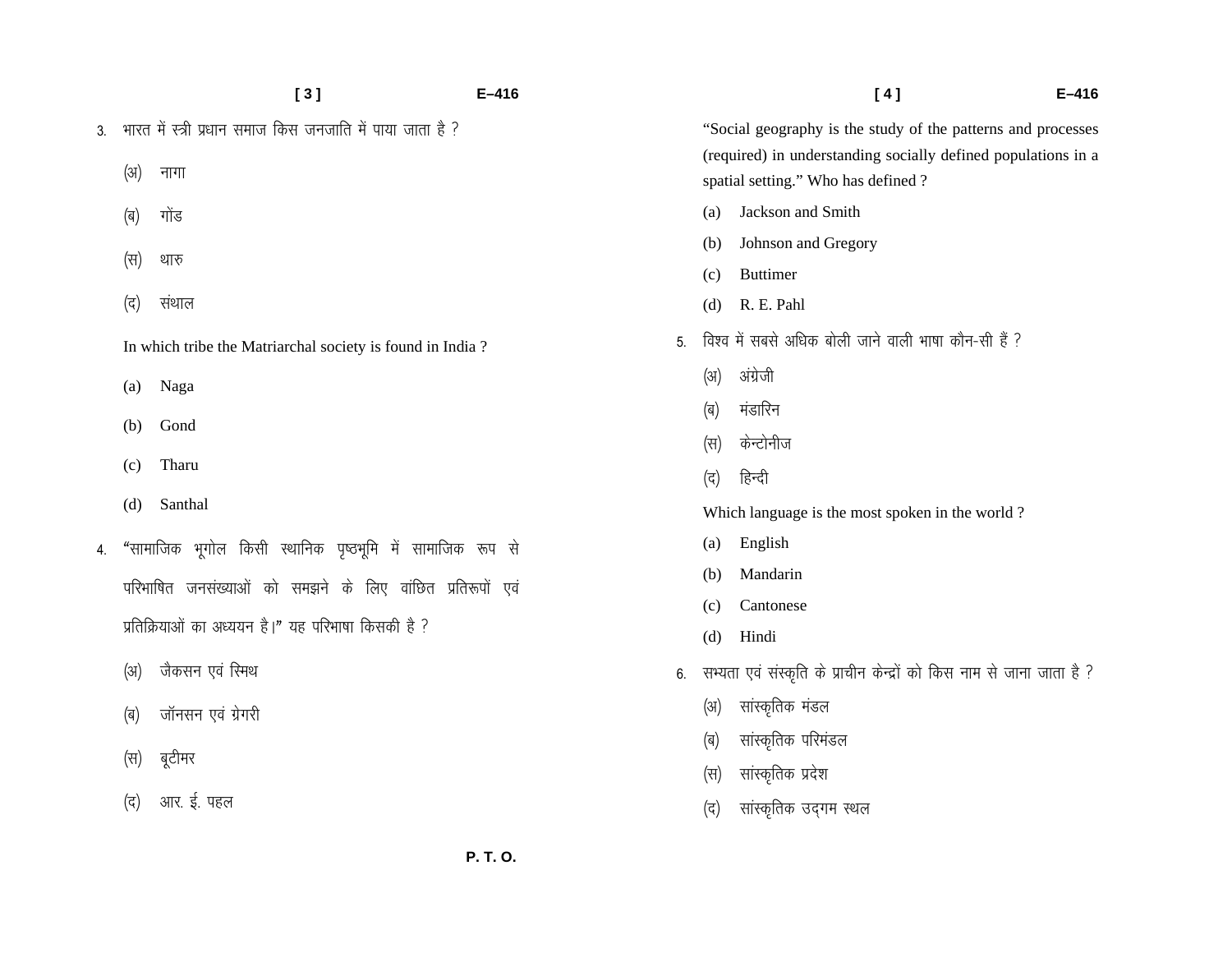|    |                                                              | [5]                                                            | $E-416$ | [6]<br>$E - 416$                                                    |
|----|--------------------------------------------------------------|----------------------------------------------------------------|---------|---------------------------------------------------------------------|
|    | The old centres of civilization and culture are known as :   |                                                                |         | The largest religious system in the world in both geographic        |
|    | (a)                                                          | Cultural world                                                 |         | extent and number of adherents is:                                  |
|    | (b)                                                          | Cultural realm                                                 |         | Christianity<br>(a)                                                 |
|    | (c)                                                          | Cultural region                                                |         |                                                                     |
|    | (d)                                                          | Cultural hearth                                                |         | Islam<br>(b)                                                        |
| 7. |                                                              | निम्नलिखित में से कौन-सी एक भाषा चीनी भाषा परिवार की नहीं है ? |         | Zoroastrianism<br>(c)                                               |
|    | (3I)                                                         | वू                                                             |         | Hindu<br>(d)                                                        |
|    | (ब)                                                          | केन्टोनीज                                                      |         | संयुक्त राष्ट्र विकास कार्यक्रम (UNDP) द्वारा पहली मानव विकास<br>9. |
|    | (स)                                                          | मंडारिन                                                        |         | रिपोर्ट कब प्रकाशित की गई ?                                         |
|    | (द)                                                          | शेरपा                                                          |         |                                                                     |
|    |                                                              | Which one of the following languages is not a Chinese          |         | (3I)<br>1980                                                        |
|    |                                                              | Linguistic Family?                                             |         | (ब)<br>1970                                                         |
|    | (a)                                                          | Wu                                                             |         | (स)<br>1990                                                         |
|    | (b)                                                          | Cantonese                                                      |         |                                                                     |
|    | (c)                                                          | Madarin                                                        |         | (द)<br>2000                                                         |
|    | (d)                                                          | Sherpa                                                         |         | When was the first Human Development Report published               |
| 8. | भौगोलिक विस्तार एवं अनुयायियों की संख्या के आधार पर विश्व का |                                                                |         | by United Nations Development Programme (UNDP)?                     |
|    |                                                              | सबसे बड़ा धार्मिक तंत्र कौन-सा है ?                            |         | 1980<br>(a)                                                         |
|    | (3I)                                                         | ईसाई                                                           |         |                                                                     |
|    | (ब)                                                          | इस्लाम                                                         |         | 1970<br>(b)                                                         |
|    | (स)                                                          | पारसी                                                          |         | 1990<br>(c)                                                         |
|    | (द)                                                          | हिन्दू                                                         |         | 2000<br>(d)                                                         |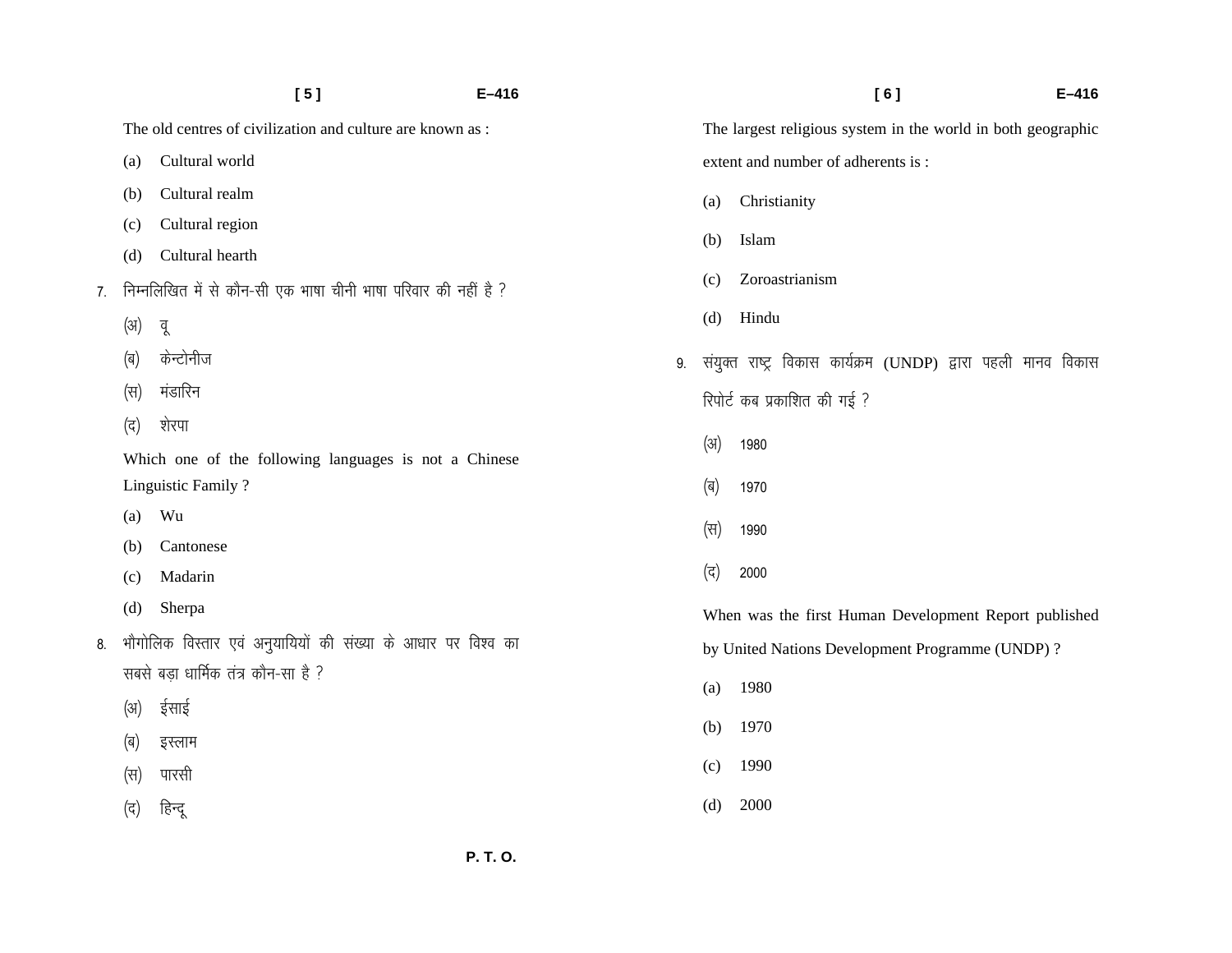- **[ 7 ] E–416**  10. छत्तीसगढ़ का मानव विकास सूचकांक (HDI) किस श्रेणी में आता है ? (अ) उच्च (ब) मध्यम (स) निम्न (द) अति निम्न The Human Development Index (HDI) of Chhattisgarh belongs to which category ? (a) High (b) Medium (c) Low (d) Very Low 11. भारत में स्त्रियों को पुरुषों के समान अधिकार दिए गए: (अ) वैदिक काल में (ब) मध्यकाल में (स) ब्रिटिश काल में (द) स्वातंत्र्योत्तर काल में Women rights equal to men we are given in :
	- (a) Vedic period
	- (b) Medieval period
	- (c) British period
	- (d) Post-Independence period

|              | [8]                                                                  | $E - 416$ |  |  |
|--------------|----------------------------------------------------------------------|-----------|--|--|
|              | 12. मानव विकास सूचकांक में किस सूचकांक की गणना के लिए प्राकृतिक      |           |  |  |
|              | लॉगरिथम (Natural Logarithm) का उपयोग किया जाता है ?                  |           |  |  |
| (अ)          | जीवन प्रत्याशा                                                       |           |  |  |
|              | (ब)     प्रति व्यक्ति  सकल  राष्ट्रीय  आय                            |           |  |  |
|              | (स) पाठशाला गमन का औसत वर्ष सूचकांक                                  |           |  |  |
| (द)          | पाठशाला गमन का प्रत्याशित सूचकांक वर्ष                               |           |  |  |
|              | In which Index required Natural Logarithm for calculation of         |           |  |  |
|              | Human Development Index?                                             |           |  |  |
| (a)          | Life Expectancy                                                      |           |  |  |
| (b)          | Per Capita Gross National Income                                     |           |  |  |
| (c)          | Mean Years of Schooling Index                                        |           |  |  |
| (d)          | <b>Expected Years of Schooling Index</b>                             |           |  |  |
|              | 13.  सांस्कृतिक उद्गम स्थल (Cultural Hearth) शब्द का सर्वप्रथम उपयोग |           |  |  |
| किसने किया ? |                                                                      |           |  |  |
|              | (अ) डी. ग्रेगरी                                                      |           |  |  |
|              | (ब) ए. एन. क्लार्क                                                   |           |  |  |
|              | (स) पी. गोल्ड                                                        |           |  |  |
| (द)          | कार्ल ऑटविन सावर                                                     |           |  |  |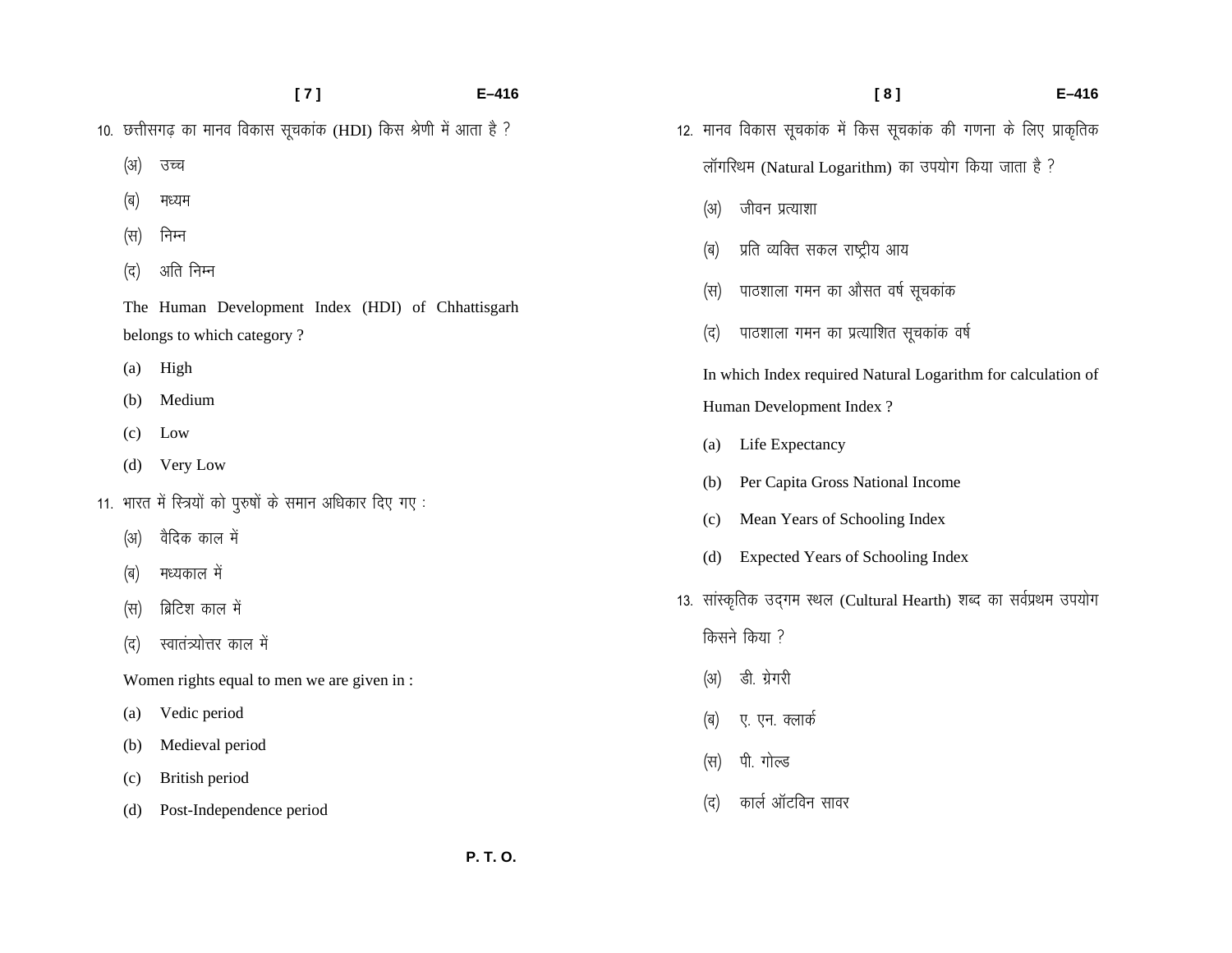|  |                                                                                                                  | [9]                                                                | $E-416$  |                                                      | [10]<br>$E - 416$                                                     |  |
|--|------------------------------------------------------------------------------------------------------------------|--------------------------------------------------------------------|----------|------------------------------------------------------|-----------------------------------------------------------------------|--|
|  |                                                                                                                  | Who has first used the term cultural health?                       |          | In which state in India Naga Tribe is found maximum? |                                                                       |  |
|  | (a)                                                                                                              | D. Gregory                                                         |          | (a)                                                  | Manipur                                                               |  |
|  | (b)                                                                                                              | A. N. Clark                                                        |          | (b)                                                  | Meghalaya                                                             |  |
|  | (c)                                                                                                              | P. Gould                                                           |          | (c)                                                  | Assam                                                                 |  |
|  | (d)                                                                                                              | Carl O. Sauer                                                      |          | (d)                                                  | Nagaland                                                              |  |
|  |                                                                                                                  | 14. विवाह की आयु लड़कियों के लिए 18 वर्ष एवं लड़कों के लिए 21 वर्ष | 16.      |                                                      | 'न्यूगिनी' प्रशांत सांस्कृतिक परिमंडल के किस द्वीपसमूह में शामिल है ? |  |
|  | किस वर्ष तय की गई ?<br>(3I)<br>1975                                                                              |                                                                    |          | (3I)                                                 | पॉलोनेशिया                                                            |  |
|  |                                                                                                                  |                                                                    |          | (ब)                                                  | माइक्रोनेशिया                                                         |  |
|  | (ब)                                                                                                              | 1976                                                               |          | (स)                                                  | मेलेनेशिया                                                            |  |
|  | (स)                                                                                                              | 1977                                                               |          | (द)                                                  | उपर्युक्त में से कोई नहीं                                             |  |
|  | (द)                                                                                                              | 1978                                                               |          |                                                      | 'New Guinea' is a part of Island group of Pacific cultural            |  |
|  | In which year the minimum age of marriage for girls<br>18 years and that for boys 21 years was legality decided? |                                                                    |          | realm:                                               |                                                                       |  |
|  |                                                                                                                  |                                                                    |          | (a)                                                  | Polynesia                                                             |  |
|  | (a)<br>(b)                                                                                                       | 1975<br>1976                                                       |          | (b)                                                  | Micronesia                                                            |  |
|  | (c)                                                                                                              | 1977                                                               |          | (c)                                                  | Melanesia                                                             |  |
|  | (d)                                                                                                              | 1978                                                               |          | (d)                                                  | None of the above                                                     |  |
|  |                                                                                                                  | 15. भारत में नागा जनजाति सर्वाधिक किस राज्य में पाई जाती है ?      |          |                                                      | 17. मानव विकास सूचकांक का विस्तार होता है :                           |  |
|  | (3I)                                                                                                             | मणिपुर                                                             |          | (3I)                                                 | $0 - 1$                                                               |  |
|  | (ब)                                                                                                              | मेघालय                                                             |          | (ब)                                                  | $1 - 2$                                                               |  |
|  | (स)                                                                                                              | आसाम                                                               |          | (स)                                                  | $2 - 3$                                                               |  |
|  | (द)                                                                                                              | नागालैण्ड                                                          |          | (द)                                                  | $3 - 4$                                                               |  |
|  |                                                                                                                  |                                                                    | P. T. O. |                                                      |                                                                       |  |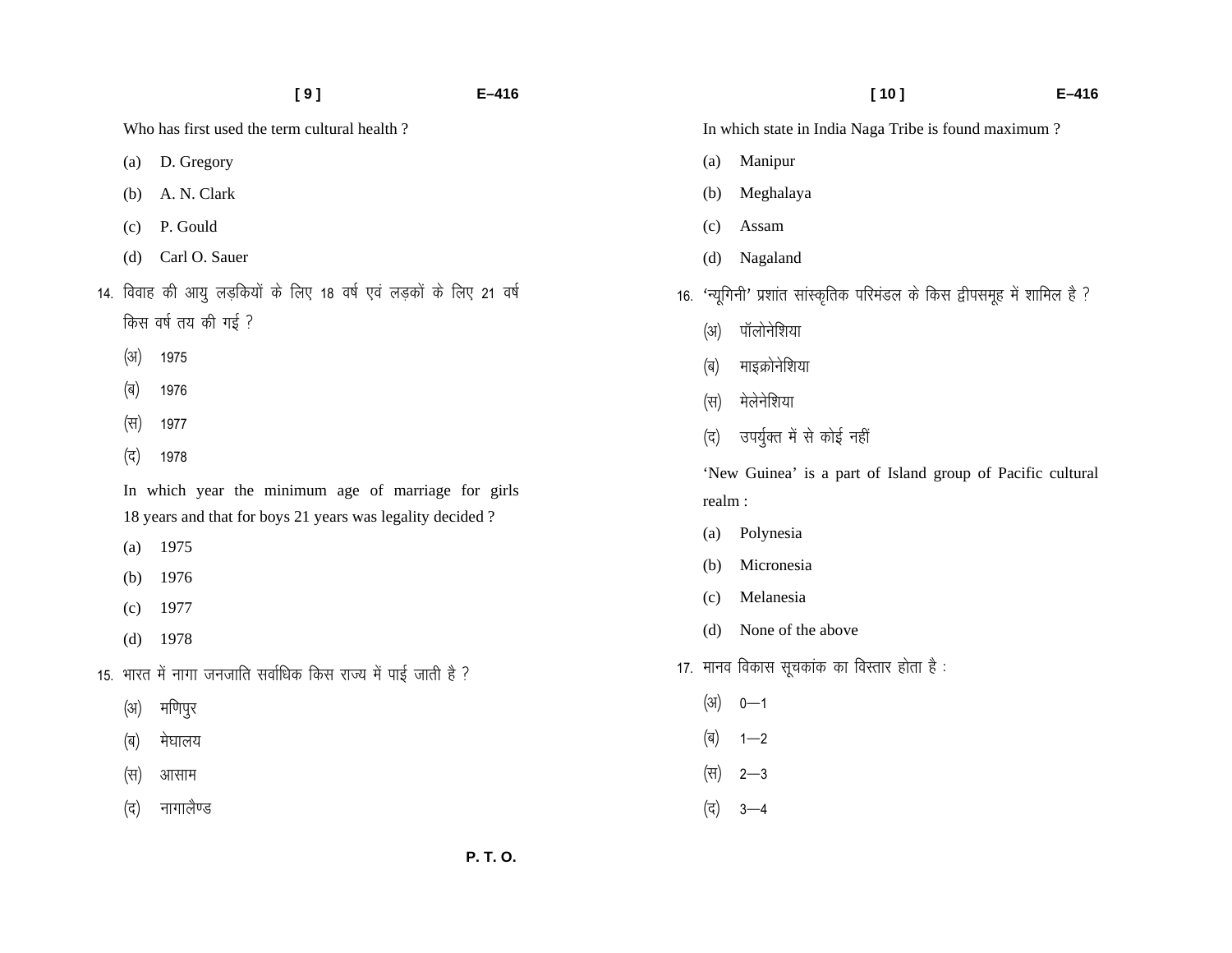|     | [11]                                                                 | $E-416$ |      | $[12]$<br>$E-416$                                                 |  |
|-----|----------------------------------------------------------------------|---------|------|-------------------------------------------------------------------|--|
|     | What is the Range of Human Development Index?                        |         |      | 19. किस पंचवर्षीय योजना में परिवार नियोजन को परिवार कल्याण के रूप |  |
| (a) | $0 - 1$                                                              |         |      | में लागू किया गया ?                                               |  |
| (b) | $1 - 2$                                                              |         | (3I) | तृतीय पंचवर्षीय योजना                                             |  |
| (c) | $2 - 3$                                                              |         | (ब)  | चतुर्थ पंचवर्षीय योजना                                            |  |
| (d) | $3 - 4$                                                              |         | (स)  | पंचम पंचवर्षीय योजना                                              |  |
|     | 18. भारत में राष्ट्रीय जनसंख्या नीति 2000 में कुल प्रजननता दर को 2.1 |         | (द)  | षष्ठ पंचवर्षीय योजना                                              |  |
|     | करने का लक्ष्य रखा गया है। यह लक्ष्य है:                             |         |      | In which five year plan the family planning is applied as         |  |
| (3) | तात्कालीन लक्ष्य                                                     |         |      | family welfare?                                                   |  |
|     |                                                                      |         | (a)  | Third Five Year Plan                                              |  |
| (ब) | मध्यकालीन लक्ष्य                                                     |         | (b)  | Fourth Five Year Plan                                             |  |
| (स) | दीर्घकालीन लक्ष्य                                                    |         | (c)  | Fifth Five Year Plan                                              |  |
| (द) | उपर्युक्त सभी                                                        |         | (d)  | Sixth Five Year Plan                                              |  |
|     | The total fertility rate of 2.1 was targated in National             |         |      | 20. मानव विकास सूचकांक की गणना में किस माध्य का उपयोग किया        |  |
|     | Population Policy 2000. Which category of target is this?            |         |      | जाता है ?                                                         |  |
| (a) | Short-term target                                                    |         | (3I) | अंकगणितीय                                                         |  |
| (b) | Mid term target                                                      |         | (ब)  | गुणोत्तर                                                          |  |
| (c) | Long-term target                                                     |         | (स)  | हरात्मक                                                           |  |
| (d) | All of the above                                                     |         | (द)  | माध्यिका                                                          |  |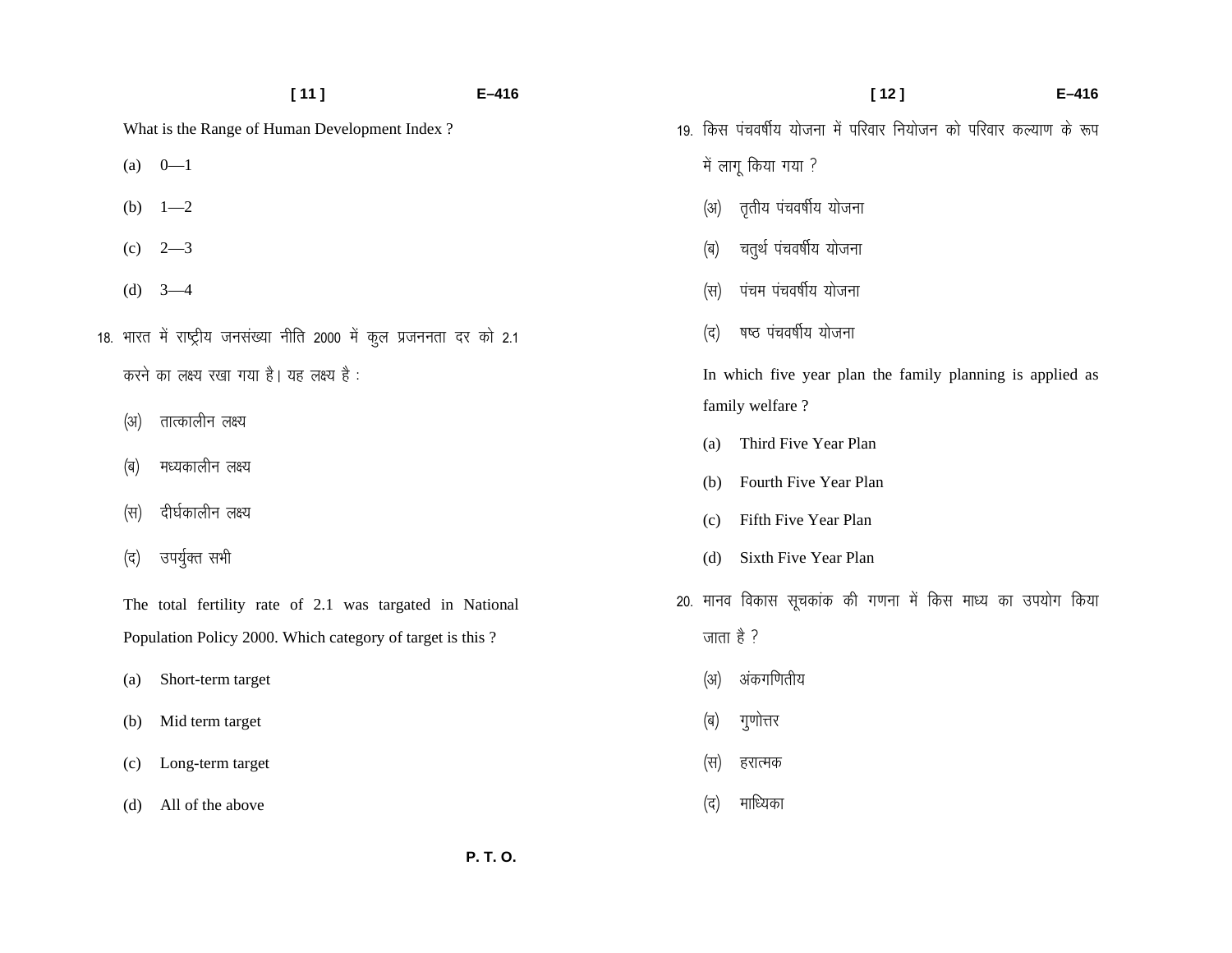- **[ 13 ] E–416**  Which mean is used to calculate the Human Development
- Index ?
- (a) Arithmetic
- (b) Geometric
- (c) Harmonic
- (d) Median

[k.M&c izR;sd 2

**(Section—B)** 

# अति लघु उत्तरीय प्रश्न

### **(Very Short Answer Type Questions)**

- **नोट**: सभी प्रश्नों के उत्तर दीजिए। केवल 2-3 वाक्यों में उत्तर दीजिए। Attempt all questions. Answer in only 2-3 sentences.
- 1. सामाजिक भूगोल का विषयक्षेत्र बताइए।

Describe the scope of social geography.

2. सामाजिक भूगोल और समाजशास्त्र के बीच संबंध बताइए।

Explain the relation between social geography and sociology.

- 3. जाति व्यवस्था की उत्पत्ति संबंधी प्रजातीय सिद्धान्त की विवेचना कीजिए। Discuss the 'Racial Theory' related to the origin of caste system.
- 4. बौद्ध धर्म में दुःख निवारण के अष्टांगिक मार्ग के नाम लिखिए। In Buddhism, what is the eightfold path for solvation from sorrow ?
- 5. जैन धर्म में किन **पाँच** महाव्रतों का पालन आवश्यक है ? Which *five* Mahavrats are strictly observed in Jainism ?
- 6. भारत के सांस्कृतिक प्रदेश की विशेषताओं का उल्लेख कीजिए।

Explain the characteristics of cultural regions of India.

7. सांस्कृतिक मंडल, सांस्कृतिक परिमंडल और सांस्कृतिक प्रदेश में भेद कीजिए।

Differentiate among the cultural world, cultural realm and cultural region.

8. भारत में योजना काल में बाल कल्याण कार्यक्रमों पर प्रकाश डालिए। Throw light on child welfare programmes in planning period in India.

|        | प्रत्येक ३ |
|--------|------------|
| खण्ड—स |            |

 **[ 14 ] E–416** 

**(Section—C)** 

## लघु उत्तरीय प्रश्न

#### **(Short Answer Type Questions)**

- $\overline{\mathsf{h}}$ ट : सभी प्रश्नों के उत्तर दीजिए। अधिकतम 75 शब्दों में उत्तर दीजिए। Attempt all questions. Write your answer using  $\leq 75$ words.
- 1. खुशहाल समाज के संकेतक बताइए।

Explain the indicators of social well-being.

 **P. T. O.**